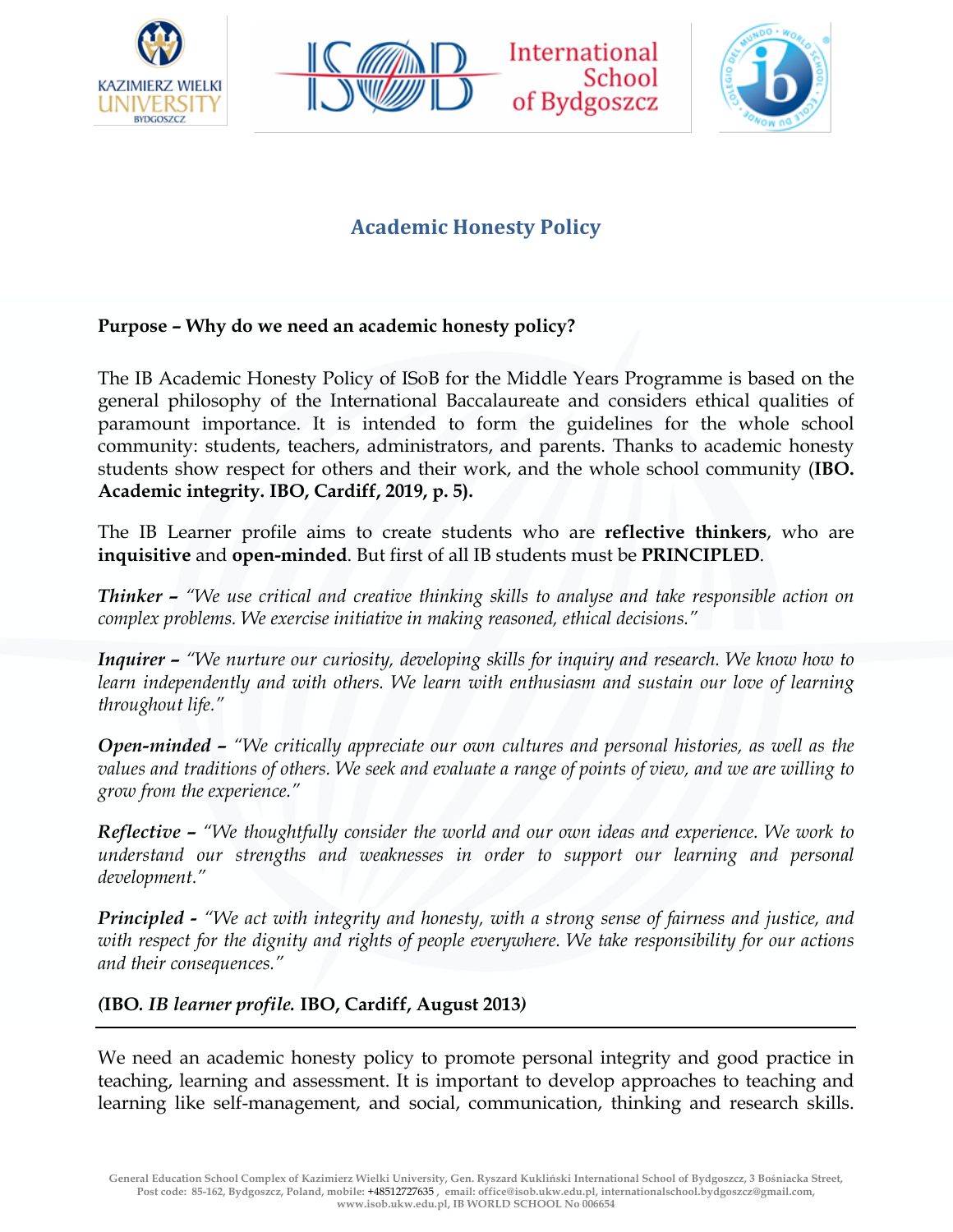





Having a clear academic honesty policy helps to maintain fairness, trust, and credibility, and develops respect for others.

In view of the fact that academic honesty tends to be affected by such external factors as peer pressure, family, and cultural background, it is essential that learners understand the basic meaning of relevant concepts, especially those of authenticity and intellectual property. However, it is also important to note that there is more to academic honesty than original authorship and ownership of creative material: it also relates to proper conduct in written examinations, tests or quizzes. It is reflected in all types of work submitted by the student for assessment, as well as in ethical work in and outside of the classroom.

In short, IB defines academic honesty as "making knowledge, understanding and thinking transparent" **(IBO.** *Academic honesty in the IB educational context***. IBO, Cardiff, 2014).** 

### **Definitions - What is academic honesty?**

Academic honesty is a set of values and skills which reflect principled actions, personal integrity and good practice in acknowledging the ideas of other people.

The most commonly used terms, in relation to Academic Honesty, are intellectual property, proper conduct, and authenticity.

Academic integrity - "Academic integrity is a guiding principle in education and a choice to act in a responsible way whereby others can have trust in us as individuals. It is the foundation for ethical decision-making and behaviour in the production of legitimate, authentic and honest scholarly work". (**Academic integrity, 3).**

Intellectual property – There are a wide range of intellectual property rights, such as patents, registered designs, trademarks, moral rights and copyrights. Students must be aware that forms of intellectual and creative expression (for example, works of literature, art or music) must be respected and are normally protected by law. The faculty of the school should make every effort to prevent students from intellectual property infringement.

Proper conduct – Good academic conduct reflects the values which underpin academic life, such as:

- honesty
- integrity
- a shared community of ideas and respect for others' work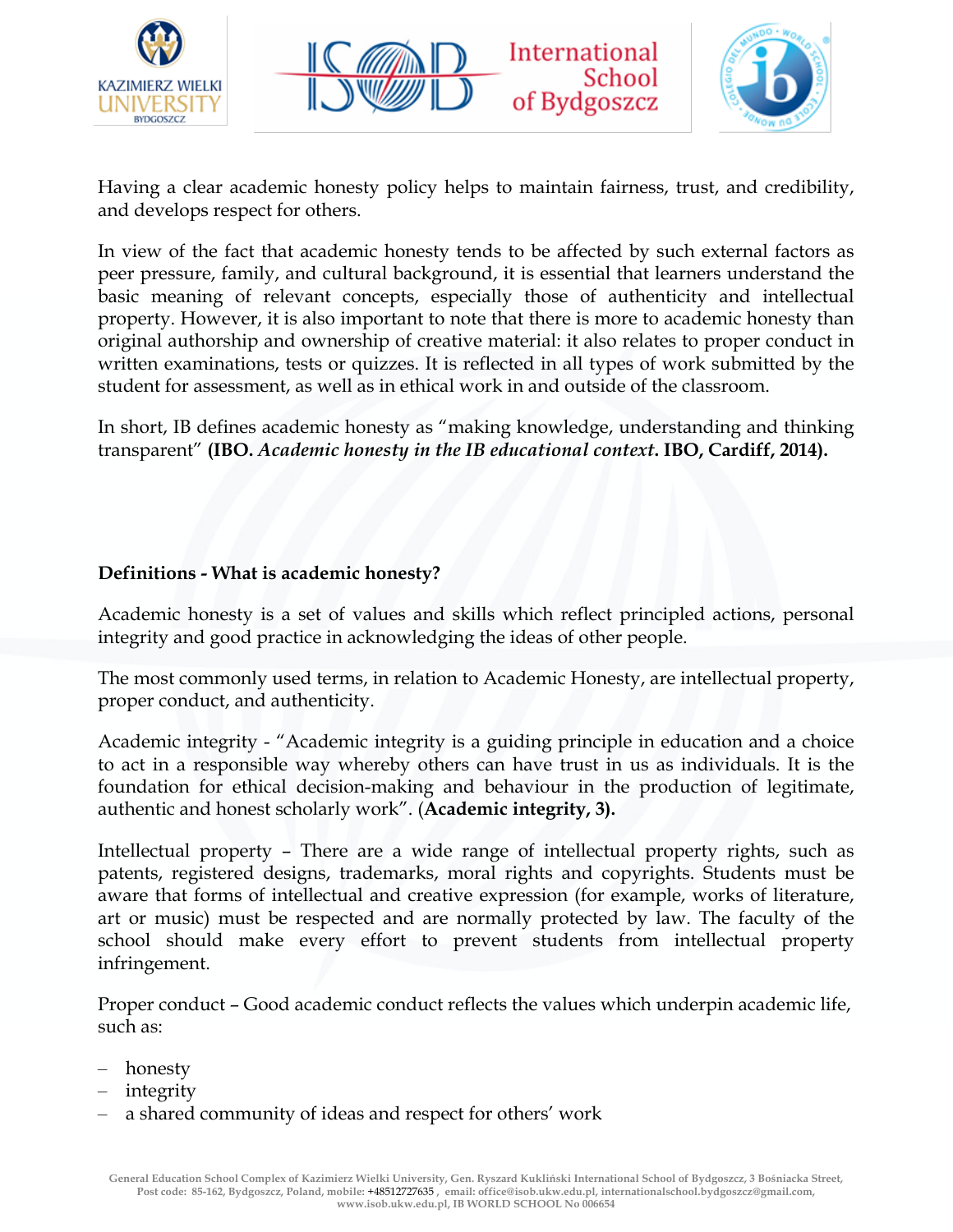





When students work on tasks, they will be expected to draw on the work of others, and they will gain higher marks for doing so. ISoB expects the students to be scrupulously honest about where ideas have come from.

Authenticity – According to IBO: "An authentic piece of work is one that is based on the candidate's individual and original ideas with the ideas and work of others fully acknowledged. Therefore, all assignments for assessment, regardless of their format, must wholly and authentically use that candidate's own language, expression and ideas. Where the ideas or work of another person are represented within a candidate's work, whether in the form of direct quotation or paraphrasal, the source(s) of those ideas or the work must be fully and appropriately acknowledged. (Academic Honesty, 2)

#### **Definitions - What is academic misconduct?**

The IBO regulations define malpractice as behaviour that results in, or may result in, the candidate or any other candidate gaining an unfair advantage in one or more assessment component. (Academic Honesty, 3) Academic misconduct also refers to breaching the good practice of providing authentic work and is commonly referred to as cheating. "Results cannot be fair if some students have had an unreasonable advantage over others". (**Academic integrity, 1).**

"When a student seeks and receives assistance from others such as teachers, peer students and parents, beyond what is recommended in the subject guidelines during the completion of a piece of work, that student is receiving assistance that, in the first place, not everyone has at their disposal. This also affects the assessment process since the work is not entirely produced by the student in question. As stated before in this document, the assessment process can only be fair if it truly and effectively reflects the genuine and authentic effort of the student, and not the work of those who helped in the process of creating that piece of work" (Academic integrity, 23).

Malpractice includes:

– **plagiarism**: this is defined as the representation of the ideas or work of another person as the candidate's own. ISoB identifies a case of plagiarism if it is at least 40 words from another text or more than one visual source (map, table, picture, recording etc.) are not credited. "(...) plagiarism varies greatly and can stretch from word-for-word, or verbatim copying, to poor paraphrasing attempts through simple word substitution"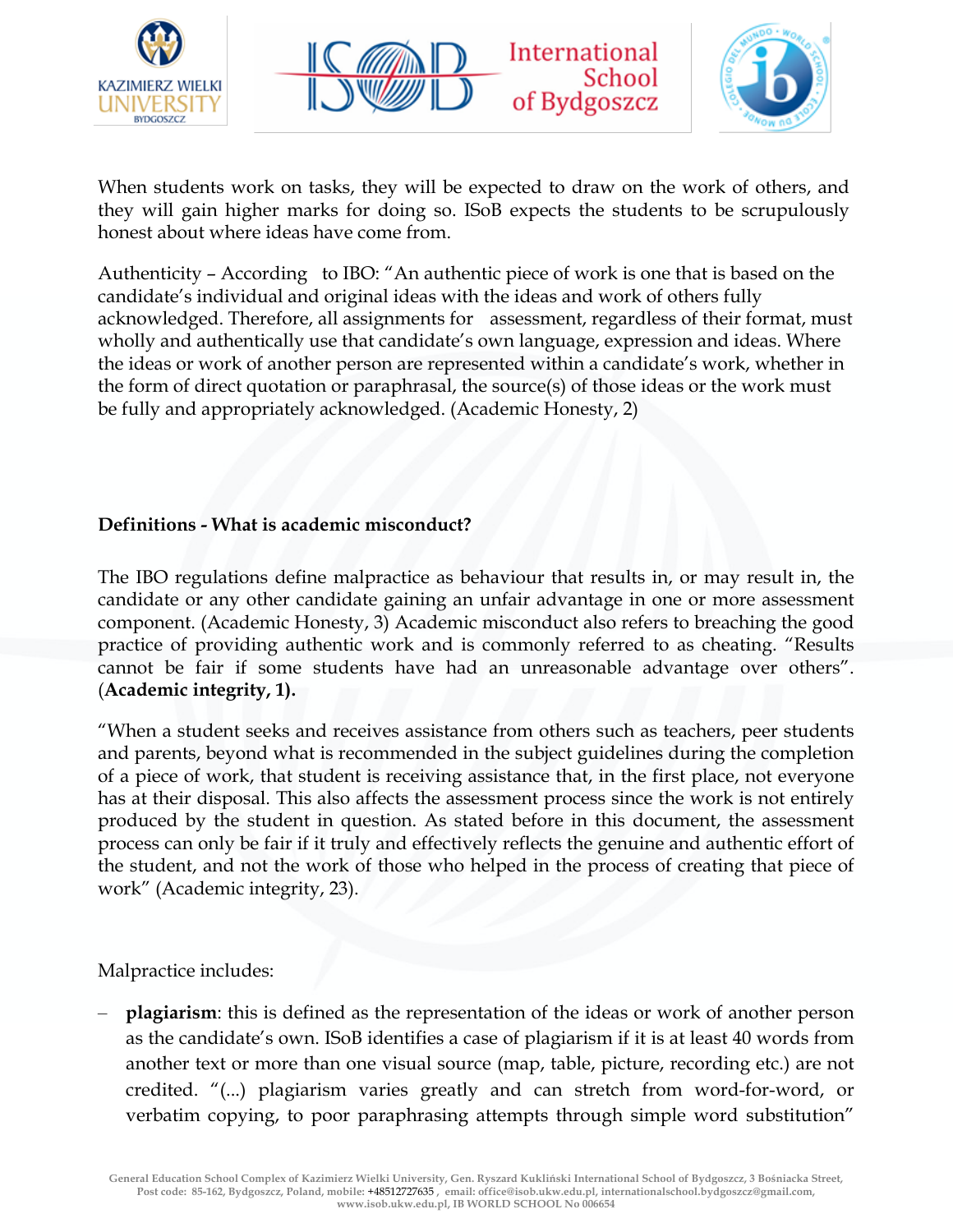





(Academic integrity, 46). "Plagiarism even occurs when students memorize text and then reproduce it in written or oral examinations or when a source is translated and used in the target language of the assessment" (Academic integrity, 46-47),

- **collusion**: this is defined as supporting malpractice by another candidate,
- **duplication of work**: this is defined as the presentation of the same work for different assessment components and/or diploma requirements,
- taking work from the Internet, including websites offering "finished pieces of work in exchange for another". Both the individuals responsible for uploading the work and the individuals who copy it are guilty of academic dishonesty (Academic integrity, 23),
- "Submitting work commissioned, edited by, or obtained from a third party" (Academic integrity, 32),
- falsifying a SA/CAS record,
- taking unauthorized material into an examination/test room, such as a cell/mobile phone, written notes, rough notes, or an electronic device other than a permitted calculator) – "regardless of intent or if the material is used" (Academic integrity, 24),
- leaving and/or accessing unauthorized material in a bathroom/restroom that may be visited during an examination/test,
- misconduct during an examination or test, including any attempt to disrupt the examination or distract another candidate,
- exchanging information or in any way supporting the passing on of information to another student about the content of an examination or test,
- failing to comply with the instructions of the teacher/invigilator or other member of the school's staff responsible for running the examination/test,
- impersonating another candidate,
- stealing examination or test papers,
- obtaining and sharing "examination materials… (i.e) live examination content or coursework that has reached the internet through fraudulent practices" (Academic integrity, 23),
- using an unauthorized calculator during an examination or test, or using a calculator when one is not permitted for the examination or test paper,
- "Behaviour that may disadvantage another student is also regarded as academic misconduct" (Academic integrity, 23),
- "Writing offensive or obscene and/or irrelevant comments" on an examination/test paper (Academic integrity, 23),
- "Assisting other students in the same or a different school to commit academic misconduct also represents a serious offence" (Academic integrity, 23),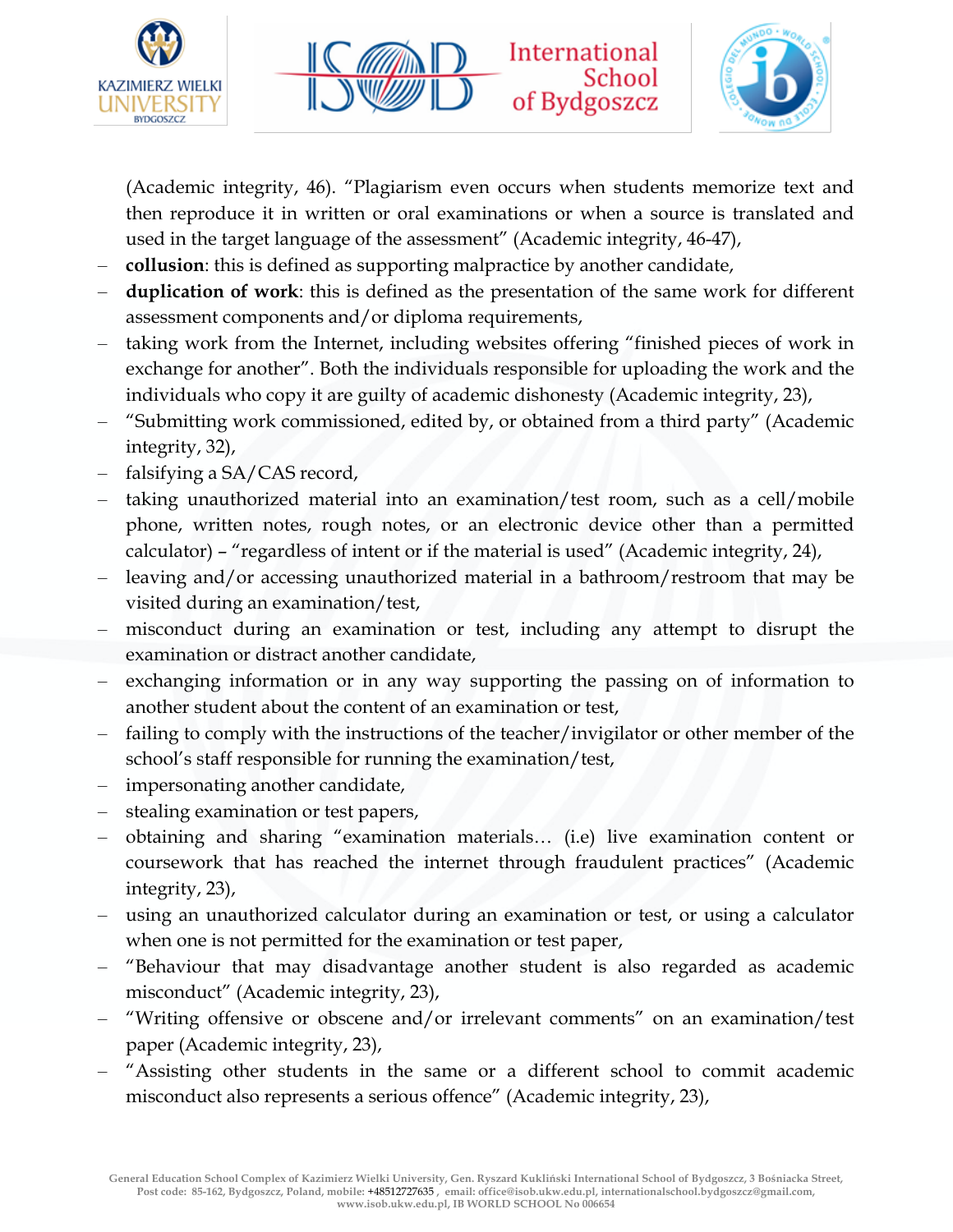





- "Inclusion of inappropriate, offensive, or obscene material" in submitted work (Academic integrity, 33),
- "Failing to report an incident of academic misconduct" (Academic integrity, 34),
- Disturbing an academic misconduct investigation in any way (Academic integrity, 35- 36),
- irresponsible use of social media, which can leave a digital footprint and risk materials becoming public (e.g., sharing exam papers/assessments in groups on social media platforms),
- "Forgery or falsification of IB grades or certificates" (Academic integrity, 36).

# **School action - How does the school enforce its academic honesty policy?**

ISoB works toward strengthening the integrity of its students by implementing a unified policy which includes strengthening good practices and supporting the students, as well as setting up rules for the consequences should the AH policy be breached.

During the IB investigation of an incident of academic misconduct in school, the school administration will support the process. "All individuals under investigation will be given the opportunity to present a written statement where they can document their version of events. If a student is the subject of an investigation, the school must ensure that adequate support is given, such as inviting parents or legal guardians to the interviews needed to complete the investigation" (Academic integrity, 19).

# **Strengthening good practices**

The whole school community works toward supporting students with understanding what Academic Honesty is and how to implement it in their work.

# **Teachers – How do the teachers support AH policy?**

All subject areas must contribute to the development of academic honesty. Therefore, each teacher is responsible for helping students gain the skills necessary to complete assigned summative tasks. Necessary skills may include, but are not limited to: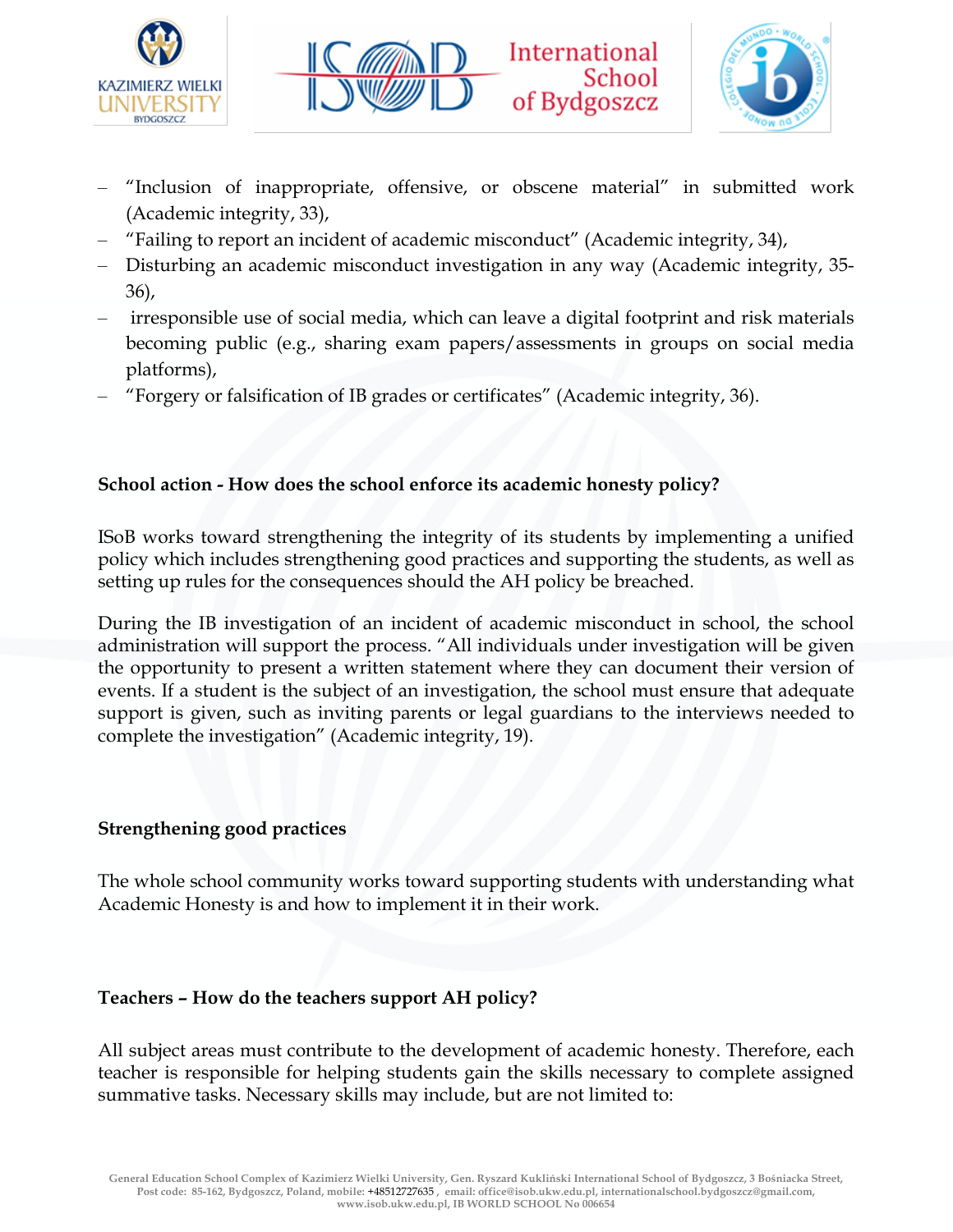





- conducting research,
- writing academically so as to fulfill the expectation of authentic authorship,
- acknowledging sources through the use of citations,
- working collaboratively,
- establishing timelines so work can be proof-read and edited by knowledgeable sources prior to the assessment submission deadlines,
- It is forbidden for teachers (or other individuals) "to prepare a template to ensure that all candidates follow a clear pattern or model to complete a task" (Academic integrity, 29).

These skills can be promoted in a variety of ways, including, but not limited to:

- thorough assessment explanations including preferred citation formats,
- informal reminders,
- providing a list of conventions for acknowledging sources,
- highlighting the importance of academic honesty and explaining the risks of violating it in the context of each subject,
- supporting students in preparing work for assessments to ensure they comply with relevant requirements,
- *if in the process of preparing work for assessment the teacher suspects plagiarism or collusion,* drawing students' attention to the risk of violating academic honesty,
- direct instruction about research steps and citation procedures,
- checking students' work for authenticity before submission for assessment.

# **Students – How do the students exhibit Academic Honesty?**

# **How students can avoid committing plagiarism**

- Read and understand their school's academic integrity and honesty policy.
- Design time schedules or plans to manage tasks sensibly.
- Maintain organized notes, including sources consulted during the production of work.
- Seek guidance and support from their teachers or tutors when doubts arise about referencing.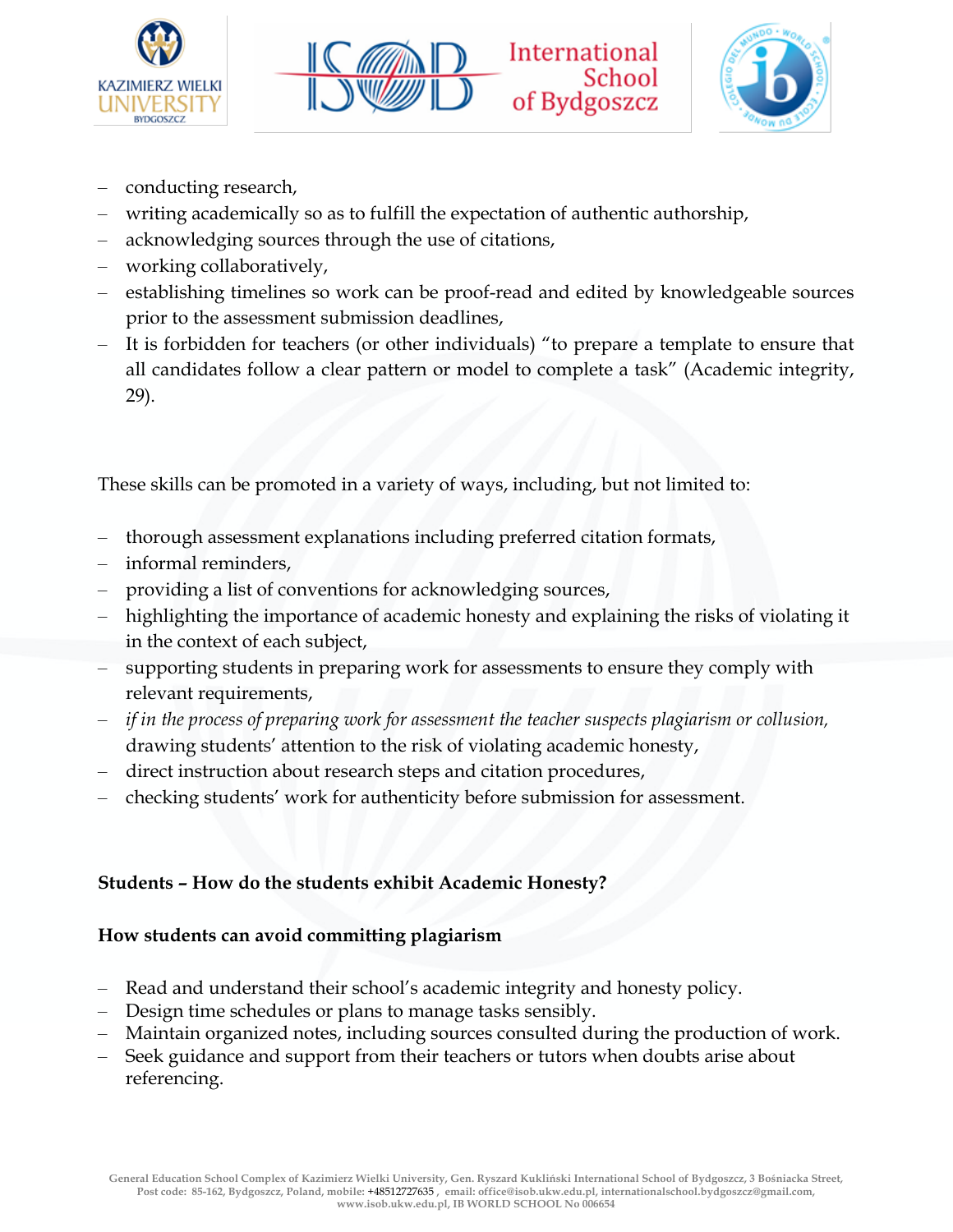





- Cite sources by making clear which words, ideas, images, and other materials are from other sources, including maps, charts, musical compositions, films, computer source codes and any other material.
- Give credit for copied, adapted, paraphrased, and translated materials from others.
- Make sure that information used is acknowledged in the body of the text and is fully listed in the bibliography using the referencing style agreed with the teacher or tutor" (Academic integrity, 47).

### **Students are expected to:**

- have a full understanding of their school's and the IB's policies
- respond to acts of student academic misconduct and report them to their teachers and/or programme coordinators
- respond to acts of school maladministration and report them to their teachers and/or programme coordinators
- complete all assignments, tasks, examinations, and quizzes in an honest manner and to the best of their abilities
- give credit to used sources in all work submitted to the IB for assessment in written and oral materials and/or artistic products
- abstain from receiving non-permitted assistance in the completion or editing of work, such as from friends, relatives, other students, private tutors, essay writing or copyediting services, pre-written essay banks or file sharing websites
- abstain from giving undue assistance to peers in the completion of their work
- show a responsible use of the internet and associated social media platforms" (Academic integrity, 16).

# ● *GIVING CREDIT*

Each student is responsible for ensuring that all work submitted for assessment is in compliance with the Academic Honesty Policy requirements. Every time students prepare work, they need to acknowledge "the sources of information that were used and the help they have received from third parties during the process. In collaborative projects, they must exhibit balanced behaviour by recognizing the collaboration of other team members and granting fair recognition of their participation" (Academic integrity, 15).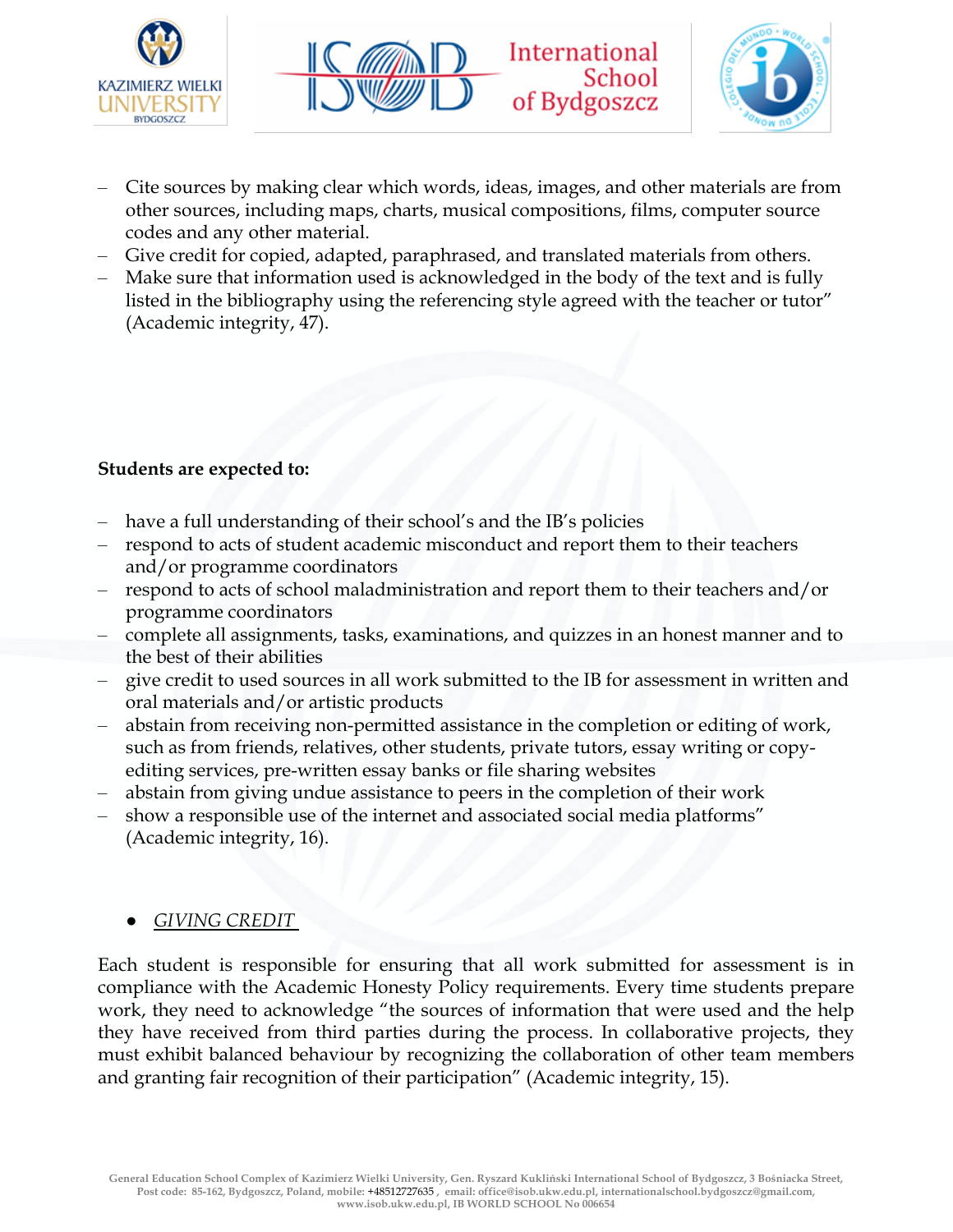





### ● *CLARIFICATION*

If, at any point, a student is concerned that his/her behaviour may be interpreted as malpractice, he/she needs to seek clarification regarding academic honesty expectations. Attempts to gain clarification prior to submission of work will never be penalized, as this demonstrates the student's desire to act in a principled manner and serves as a learning opportunity. Therefore, students should feel comfortable asking for clarification and remember that all questions concerning academic honesty are welcomed.

### ● *PRINCIPLED ACTION*

### 1. REPORTING

Students who may know of a potential act of academic dishonesty, or of an act that has already occurred, are required to report it to a teacher immediately. Students who report these incidents are maintaining policy, acting with integrity, and helping their peers see the importance of academic honesty. The names of students who bring forth information regarding situations of academic dishonesty will remain confidential.

#### 2. ACCEPTING CONSEQUENCES

Students "must bear the consequences if they submit work for assessment that is not their own, regardless of whether the plagiarism was deliberate or the result of poor research skills" (Academic Honesty, 12). It is our hope to avoid situations of malpractice, but should a situation arise, we expect students to cooperate with staff, take responsibility for their actions, and use the experience as a learning opportunity for the future.

#### **Families/Guardians – How do the families support the AH policy?**

Families are expected to support the school's Academic Honesty Policy. Therefore, it is essential that, when requested, families come to meetings to discuss the academic honesty of their children. Furthermore, they are requested to "report any potential cases of student misconduct or school maladministration to the school's directorate and/or the IB" (Academic integrity, 18). Families can also encourage academic honesty by helping students understand the expectations, thereby preventing malpractice.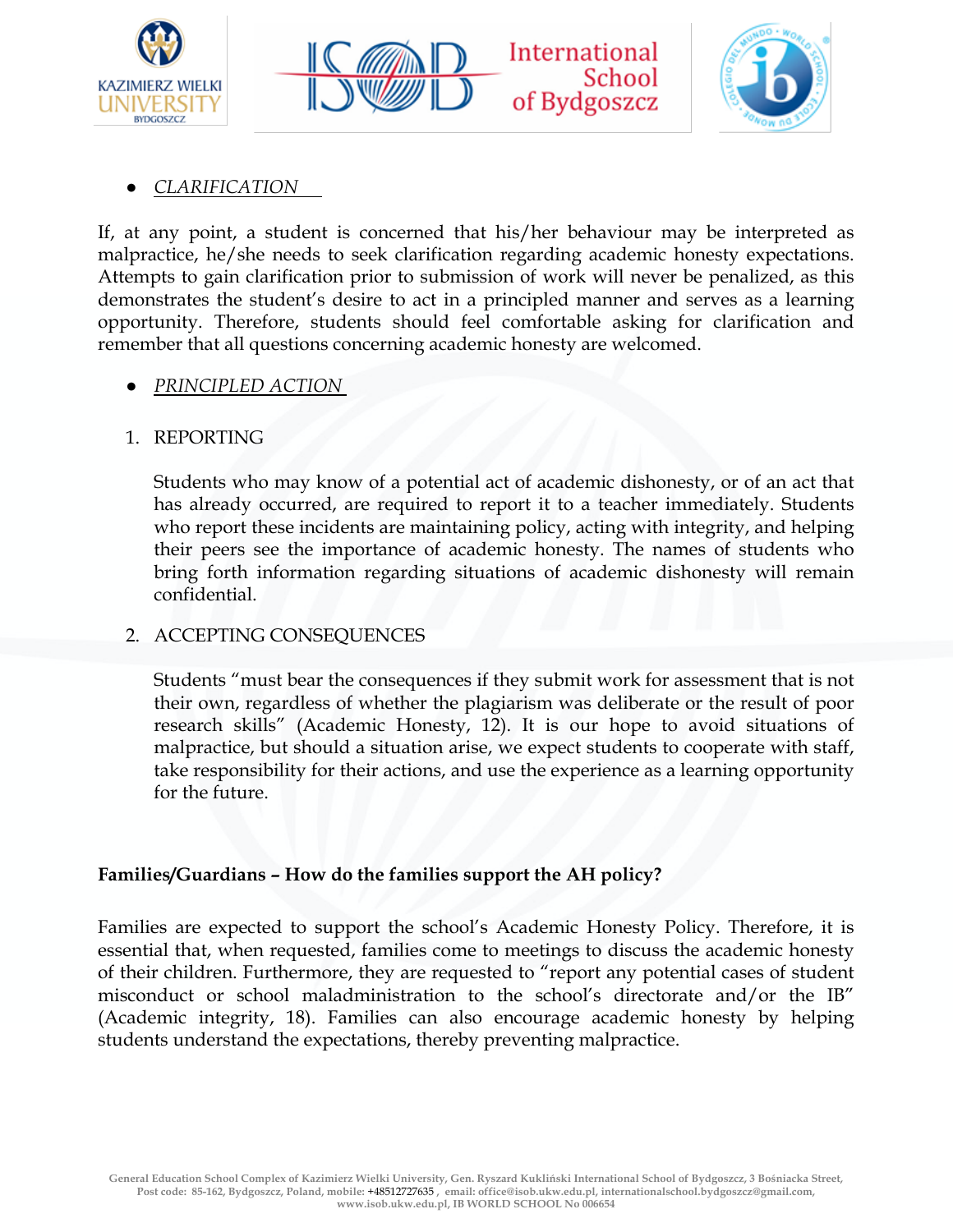







| Good ideas for helping your child (examples)                                                                                                                                                                                                                                                                                                                                                                                                                                                                                  | <b>Bad</b> ideas for helping your child<br>(examples)                                                                                                                                                                                          |
|-------------------------------------------------------------------------------------------------------------------------------------------------------------------------------------------------------------------------------------------------------------------------------------------------------------------------------------------------------------------------------------------------------------------------------------------------------------------------------------------------------------------------------|------------------------------------------------------------------------------------------------------------------------------------------------------------------------------------------------------------------------------------------------|
| explaining what is academic honesty -<br>what is right and what is not (based on<br>IB and the school's internal policies and<br>procedures),<br>giving suggestions on how to work on<br>the project - e.g. where the student<br>should look for sources to help<br>complete a task,<br>asking the student if she/he is sure<br>what to do to meet all the outcomes for<br>the task.<br>supporting your child "in planning a<br>manageable workload" so she/he "can<br>allocate time effectively" (Academic<br>integrity, 17) | correcting your child's work,<br>asking another adult (e.g a<br>private teacher) to help in doing a<br>project, homework, or an<br>assignment,<br>advising your child to copy work<br>from the Internet or to consult with<br>another student. |

#### **Central record of incidents**

The school maintains a central record of incidents of academic dishonesty, which contains: the names of students involved, descriptions of the incidents, and the consequences which the students had to face. Each case will be treated individually, but this document will help to provide an overview of problems with specific students.

#### **Students' rights when accused of academic dishonesty:**

- 1. Students have the right to explain all their actions.
- 2. Students have the right to request the presence of their parents during discussions about the incident.
- 3. Students have the right to request the presence of other witnesses (e.g. classmates) during discussions about the incident.
- 4. Students have the right to ask for the MYP coordinator's presence.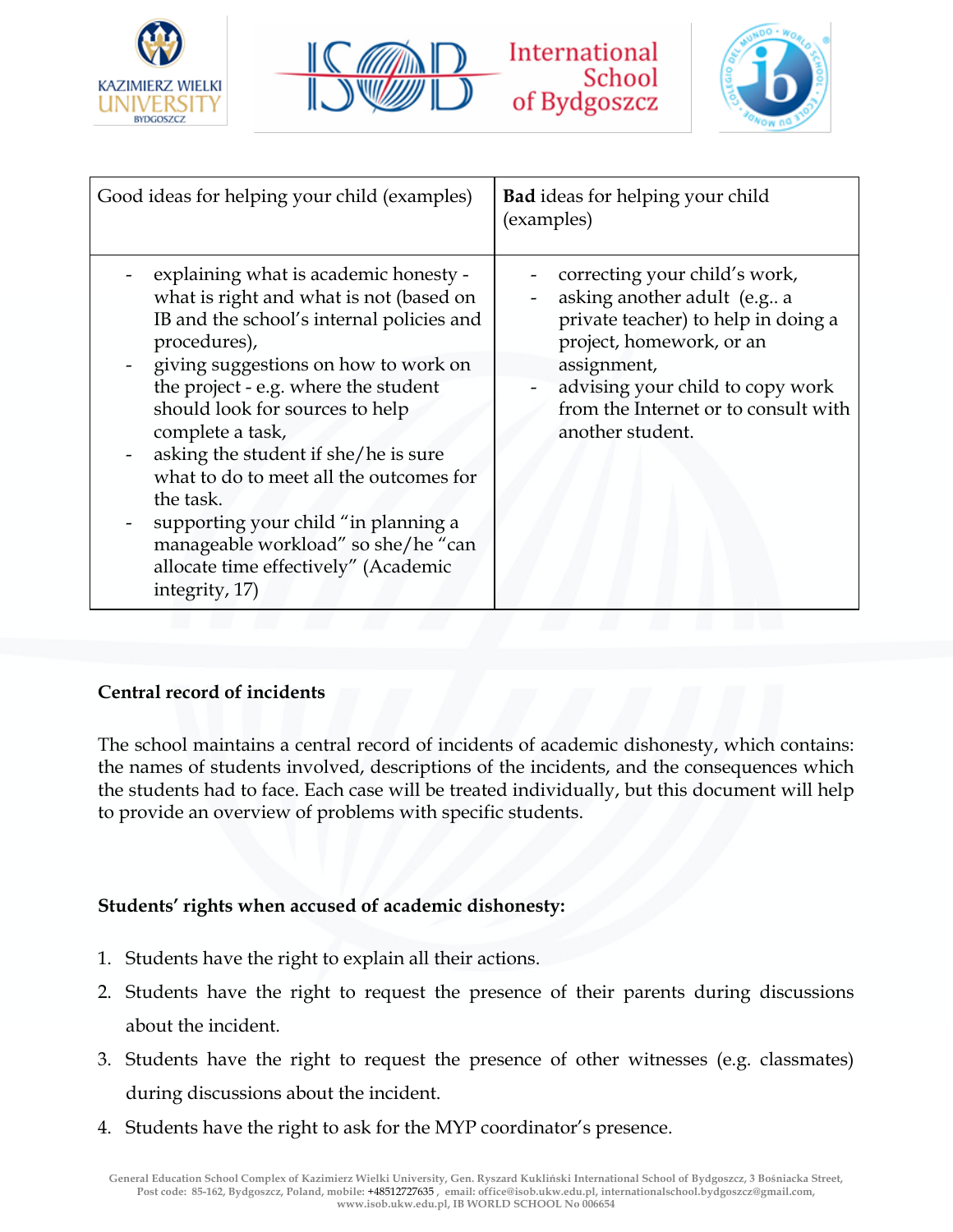





#### **Consequences of academic misconduct**

In the case of a violation of AH policy, the relevant subject teacher may consider lowering the final subject grade. Each incident will be recorded in the central records. The teacher needs to inform the school administration and parents/ guardians about the situation.

Should a breach of the Academic Honesty policy be detected, the following procedures will take place:

- **In the first instance of misconduct –**
- Warning letter to the student
- A meeting for parents/guardians, relevant teachers, the MYP Coordinator, and the student takes place to make sure the student understands his actions and the consequences if the AH policy is breached again.
- The submitted work receives  $N/A$  status and a note recording the offence is placed in the student's school documents.
- A "no grade for parallel subject" penalty can be applied to ISoB students whose misconduct benefits another student rather than themselves)
- Parents receive the copy of the minutes from the meeting.
- The offense results in lowering the student's behaviour grade by one mark.
- The DP coordinator is notified in the case of G10 students.
- A "No grade for parallel subject
- **In the second instance of misconduct –**
- A meeting of parents/guardians, teachers, the MYP Coordinator, the student, and the Principal takes place to make sure the student understands his actions and the consequences if the AH policy is breached again.
- The work receives 0 points and a note recording the second offence is placed in the student's school documents.
- The student receives a written reprimand from the Principal.
- The offense results in the student's behaviour grade being lowered to unsatisfactory.
- **In the third instance of misconduct –**
- The student faces expulsion from school.